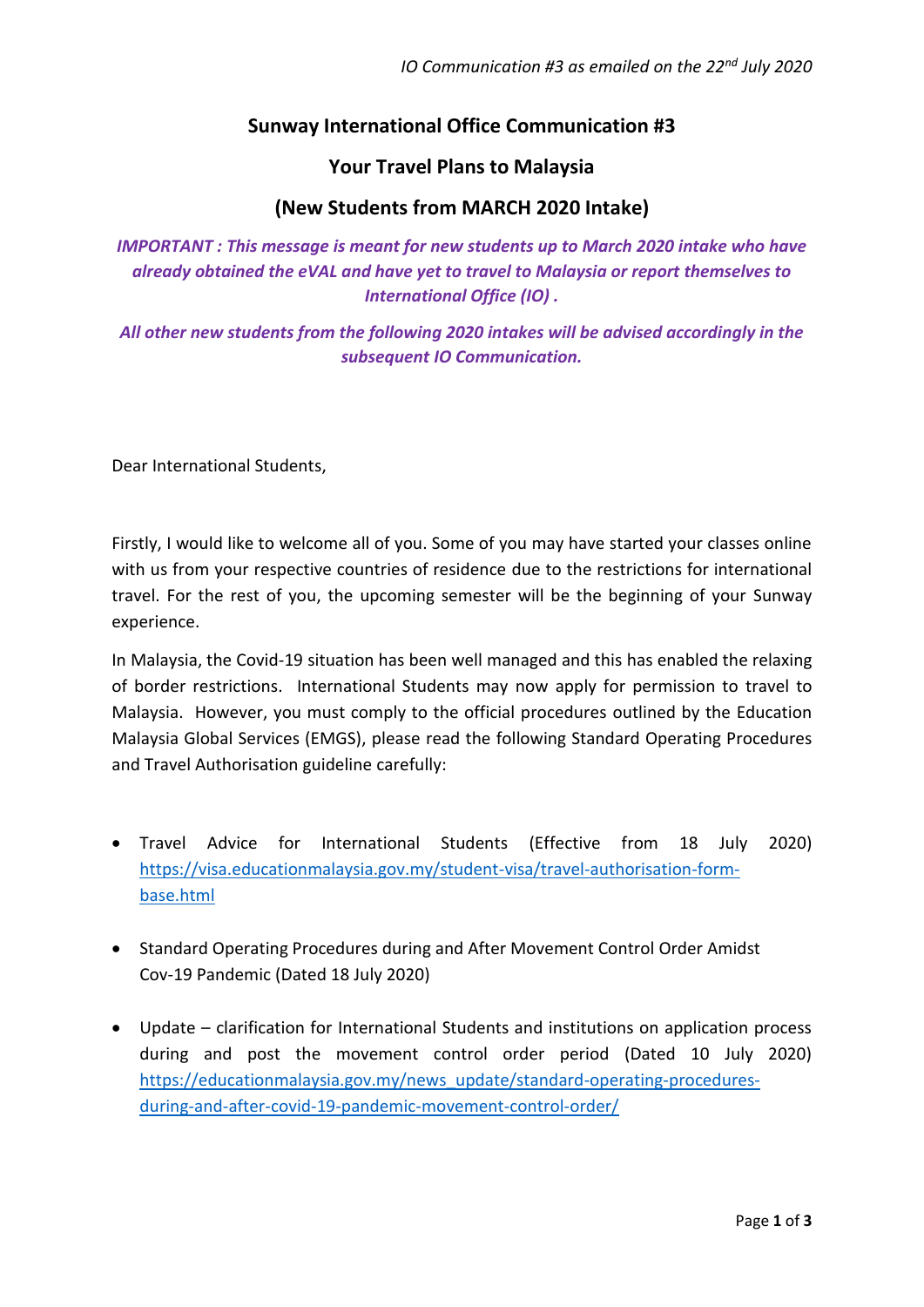Here are a few key points for your noting:

- 1) Make sure you are able to fly out of your country of residence.
- 2) Read the details of EMGS SoPs and requirements carefully. IO will be updating you on any latest announcements from time to time.
- 3) Before applying for the Travel Authorisation from EMGS, please ensure:
	- You have received the Electronic Visa Approval Letter (eVAL\*) from the International Office; AND
	- Your eVAL is valid. The eVAL has a 6-month validity period from the date of issuance. If your eVAL has expired or will be expiring at the point of application, please contact International Office immediately.
	- If you have not received your eVAL, you may track the progress status of your Student Visa application here: <https://visa.educationmalaysia.gov.my/emgs/application/searchForm/>

# \* *Note that eVAL is not the same document as EMGS Approval Letter for only attending online class.*

- 4) With a valid eVAL, apply for the Travel Authorisation here : [https://visa.educationmalaysia.gov.my/guidelines/travel-authorisation-form](https://visa.educationmalaysia.gov.my/guidelines/travel-authorisation-form-base.html)[base.html](https://visa.educationmalaysia.gov.my/guidelines/travel-authorisation-form-base.html)
- 5) You can only travel to Malaysia once you have received the Travel Authorisation Letter. Please check if you require a Single-Entry-Visa (SEV) at the Malaysia Mission in your country. Refer to EMGS SoPs if you have already applied for SEV and it has expired.
- 6) Upon completing item (5), please contact International Office at [intwelfare@sunway.edu.my](file:///C:/Users/angelynt/AppData/Local/Microsoft/Windows/INetCache/Content.Outlook/CIBJ7N5Q/intwelfare@sunway.edu.my) to notify us on your arrival.
- 7) Undergo a Covid-19 test at home country 3 days within departure date. Check the testing requirements at the airports of transit if you are not taking a direct flight to Malaysia.
- 8) Download the *MySejahtera* mobile application (will be used in Malaysia).
- 9) Students may be subject to another Covid-19 test at KLIA / KLIA 2 upon arrival.
- 10) The transportation from the airport to the quarantine centre will be arranged for you. Students are not allowed to make your own airport transfer arrangements.
- 11) All students must undergo a compulsory 14-days Self Quarantine managed by the Ministry of Health Malaysia. Further details related to quarantine arrangements as well as the cost will be provided in separate email.
- 12) All costs incurred for Covid-19 testing, transportation, accommodation and any other expenses during the 14-days Self Quarantine will be borne by student.
- 13) Undergo another Covid-19 screening on the 13th day of Self Quarantine.
- 14) Students who have successfully completed the Self Quarantine and are negative for Covid-19 will be able to return to campus.